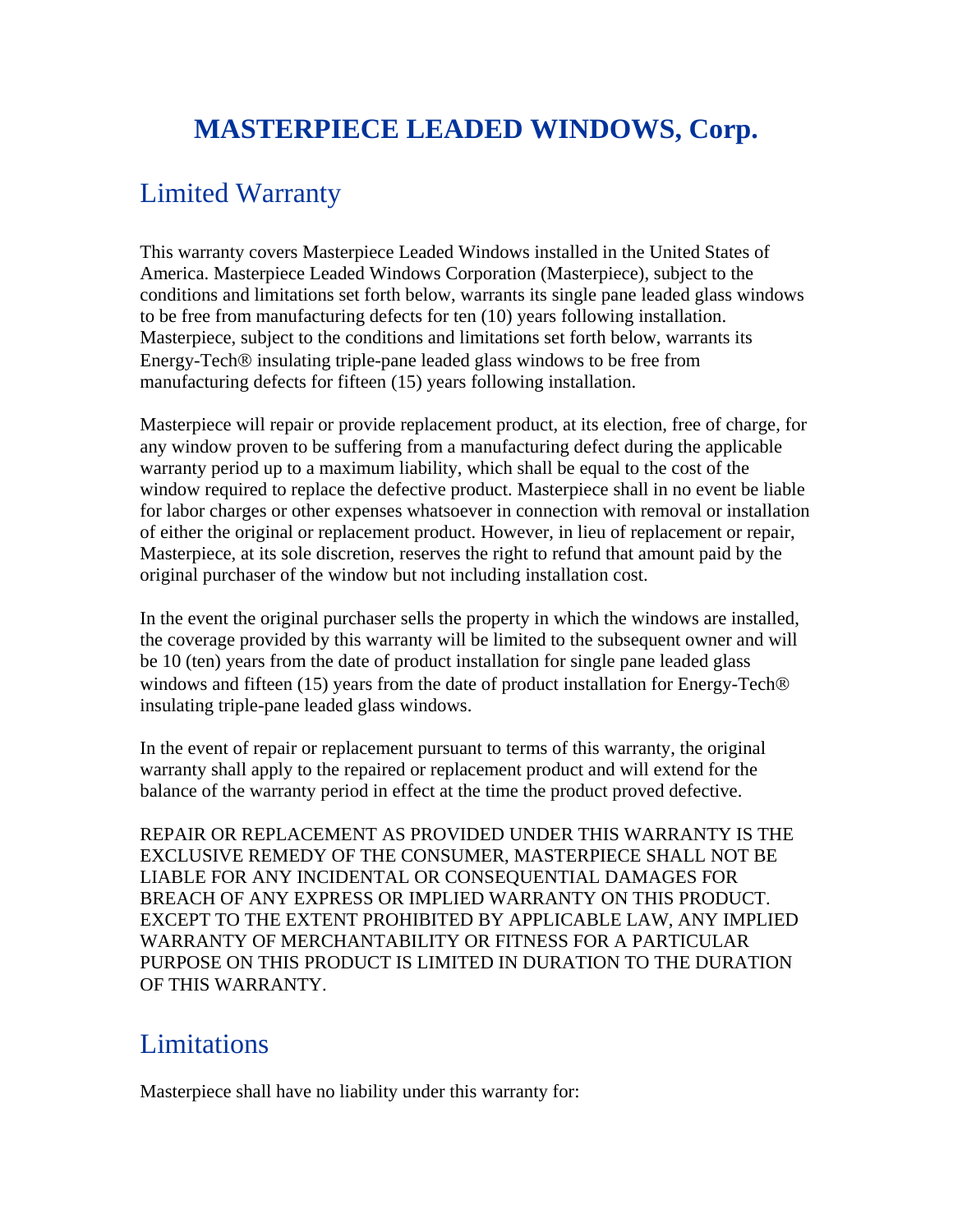a) Defects or failure caused by improper handling or storage or by installation not in strict adherence with Masterpiece 's installation procedures.

b) Any damage to the product caused by impact of foreign objects, acts of God, or by fire, explosion or other casualty.

c) Windows that have been painted, varnished, or similarly coated over the original vinyl surface.

d) Damage caused by failure to protect wood surfaces against moisture.

e) Defects or damage caused by the effects of air pollution, exposure to harmful chemicals or normal weathering caused by exposure to the elements.

f) Corrosion of any metal parts, otherwise known as hardware, when installed within two miles of the seacoast or anywhere in Hawaii.

g) Defects or damage caused, in whole or in part, by the addition of applied tints or films to glass.

Normal weathering is defined as exposure to sunlight and extremes of weather and atmosphere, which will cause any colored surface to gradually fade or accumulate dirt or stains. The severity of any condition depends on the cleanliness of the air in the area and other influences over which Masterpiece has no control.

This warranty does not cover cosmetic damage due to acts of God, accident, misuse, abuse, negligence, or modification of, or to any part of the Product. This warranty does not cover damage to improper installation, operation or maintenance, or attempted repair by anyone other than an authorized Masterpiece repairmen.

Masterpiece shall have sole discretion to determine, based on reasonable criteria, whether the product has experienced normal weathering. If the product weathers to a degree determined by Masterpiece to be beyond normal, Masterpiece shall select, at its sole discretion, one of the options noted in the second paragraph of this warranty.

Masterpiece shall have sole discretion to determine, based on Company policy and glass quality guidelines for Architectural Glass (ASTMC 1172), whether an inclusion in the glass product meets the specific criteria for product replacement. Such inclusions may consist of minor scratches, seeds, bubbles, rubs, and/or abrasions.

Condensation on windows, which may occur as the natural result of humidity within the house or building and interior/exterior temperature differentials, does not indicate a manufacturing defect and is not covered by this warranty.

Masterpiece reserves the right to discontinue or modify any of its products, including the